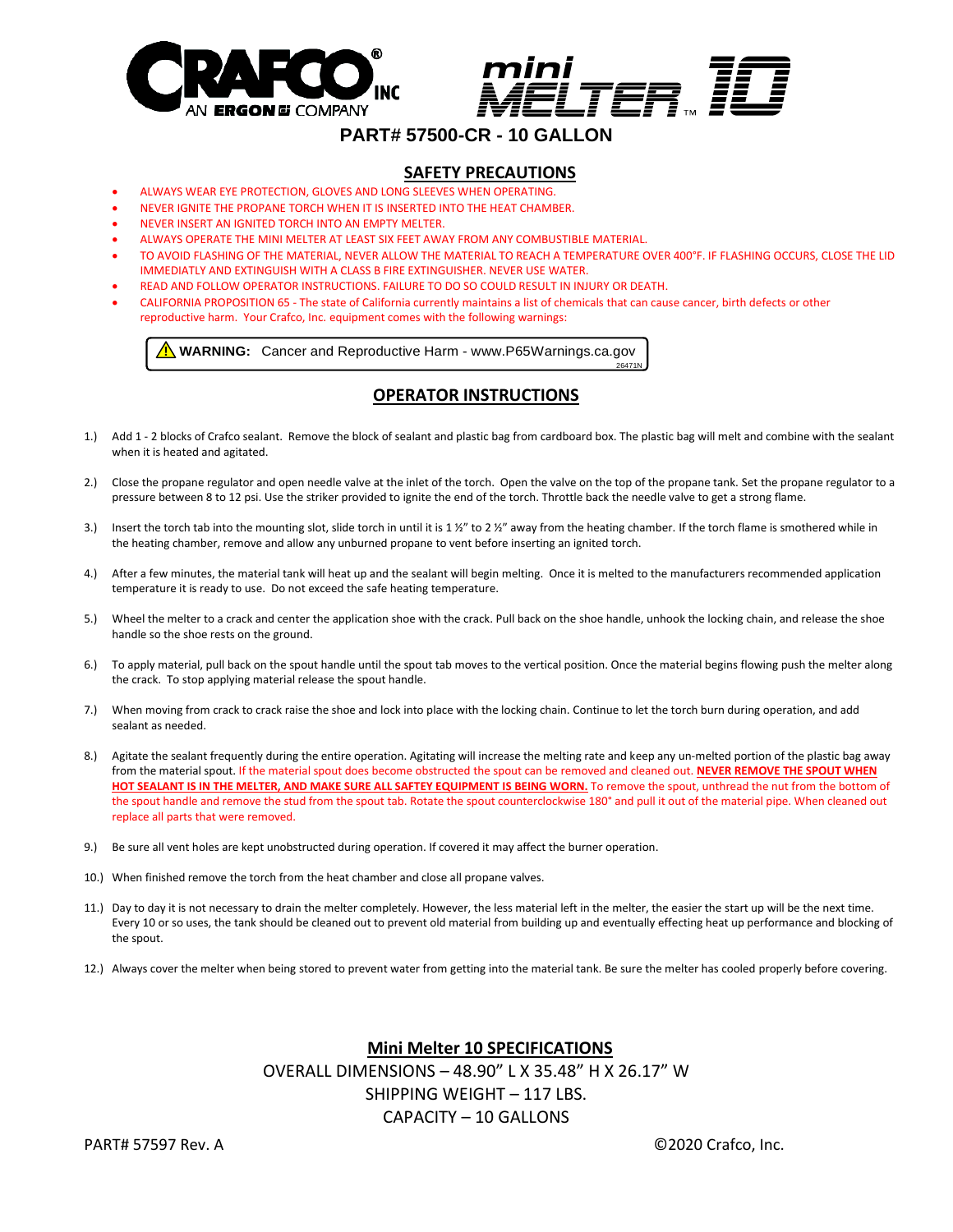#### **TROUBLESHOOTING**

- 1.) If sealant isn't flowing when opening the spout, check or perform the following:
	- a. The material needs to be at the proper application temperature. Continue to heat until material is hot enough.
	- b. The spout area needs to be at the proper application temperature. Continue to heat until area is hot enough.
	- c. If the tank hasn't been cleaned out after many uses or the sealant was overheated, then "coked" sealant has probably built up inside the tank, as well as in and around the spout. The tank will need to be drained of liquid sealant, and then scraped out removing all of the hard chunks of "coked" sealant until you get down to the steel material inside the tank. The area inside the spout and just before the spout will need to be cleaned out as well. The built up sealant can easily block the flow as well as increase heat up times.
	- d. If the spout was heated externally too many times, or at too high of a temperature, the material can be "coked" inside the spout. The spout will need to be removed and cleaned out of all material. See step #8 above in the Operator Instructions.
- 2.) If the spout handle is locked or not moving, check or perform the following:
	- a. The material in the spout needs to be warmed to application temperature. Continue to heat until material is hot enough.
	- b. Clean and/or open the vent ring around the spout. There should be no obstructions so an even amount of heat can come out around the spout.
	- c. The spout handle bolt and nut is too tight on the spout tab, not allowing it to rotate freely. There also could be a foreign object stuck in that area causing it to lock up. Make sure bolt and nut is loose enough to rotate freely, and no foreign objects are effecting the operation.
	- d. If you heated the spout directly with the torch, allow it to cool for a few minutes. The steel parts in the spout will heat at different rates causing them to expand at a different rate, so it could cause the spout to not rotate freely. Both the inner and outer parts of the spout need to be close to the same temperature to prevent this condition.
	- e. There is a foreign object or a "coked" sealant chunk stuck inside the spout. You will need to remove the inner spout in order to clean out any foreign objects. See step #8 above in the Operator Instructions.
- 3.) If the torch flame isn't producing a strong flame, check or perform the following:
	- a. Check the propane tank level, and make sure the regulator is set to the correct pressure, as mentioned in step #2 above in the Operator Instructions.
	- b. Check to make sure the needle valve on the torch is open far enough to create a strong flame.
	- c. Check to make sure the nozzle inside the flame cup isn't damaged or obstructed.
	- d. Check to make sure all connections on the torch are tight, and not leaking, including the nozzle inside the flame cup, and all hose fittings.
	- e. Once the torch is inserted into the melter, the flame should be just as strong. You may need to adjust the position of the torch by pulling it away from the melter.
	- f. Check to make sure all of the vent holes on the melter are free from obstruction. If any are blocked or partially blocked, performance will suffer. Open and/or clean all of the vent holes.
	- g. Clean and/or open the vent ring around the spout. There should be an even amount of heat coming out around the spout.

#### WARRANTY & LIABILITY INFORMATION

Crafco, Inc. only warrants that this product conforms to Crafco, Inc. specifications at the time of delivery. Crafco, Inc. assumes no liability for an accident or injury incurred through improper use of the machine.

For Warranty: **For Warranty: For all other inquiries:** Crafco, Inc. Crafco, Inc. 25527 South Arizona Avenue, Chandler, AZ 85248 6165 W. Detroit Street, Chandler, AZ 85226 Phone: (480) 655-8333 or (800) 528-8242 Phone: (602) 276-0406 or (800) 528-8242 Fax: (480) 655-1712 Fax: (480) 961-0513

CustomerService@crafco.com

PART# 57597 Rev. A  $\Box$  PART# 57597 Rev. A